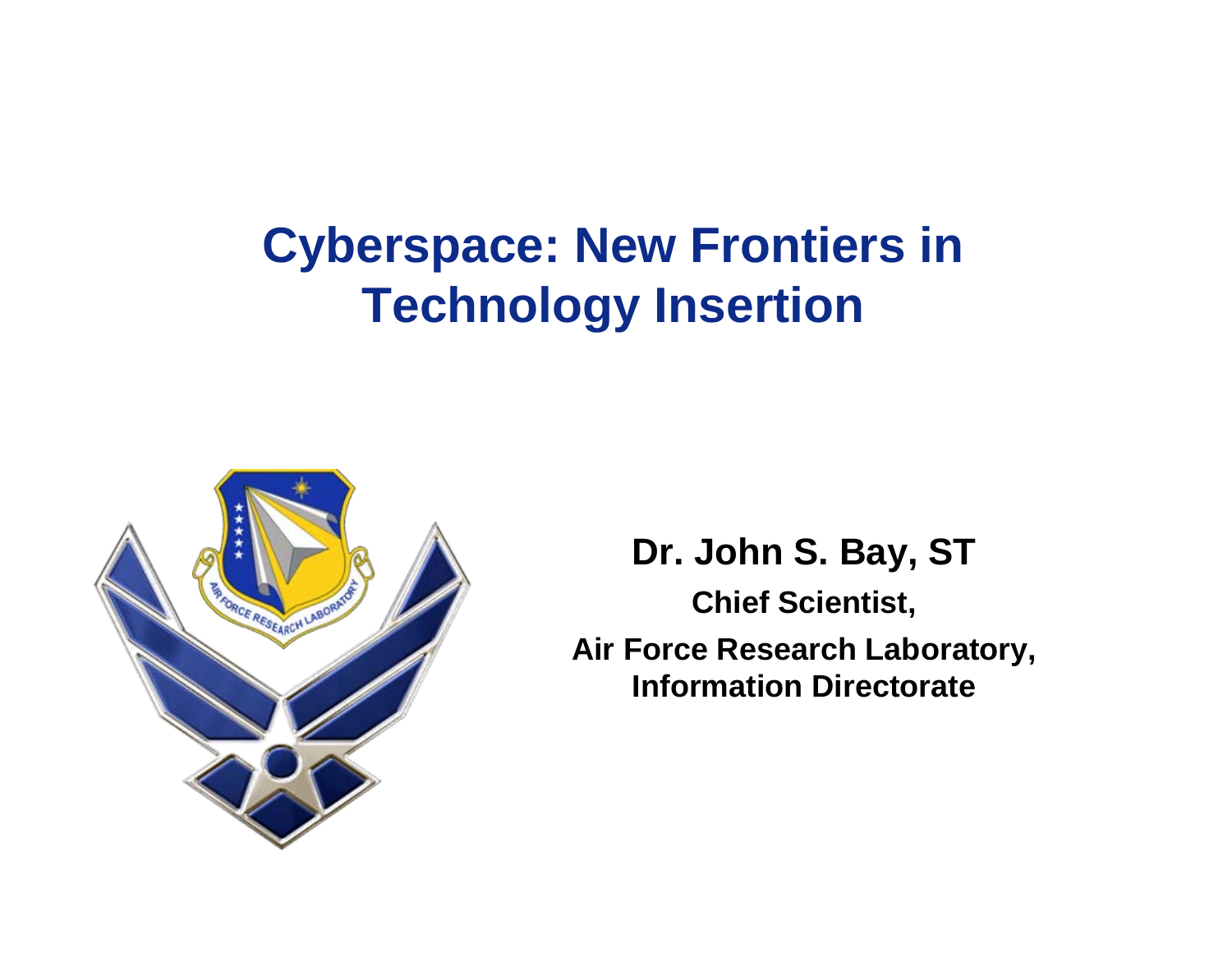

## **AFRL Structure**





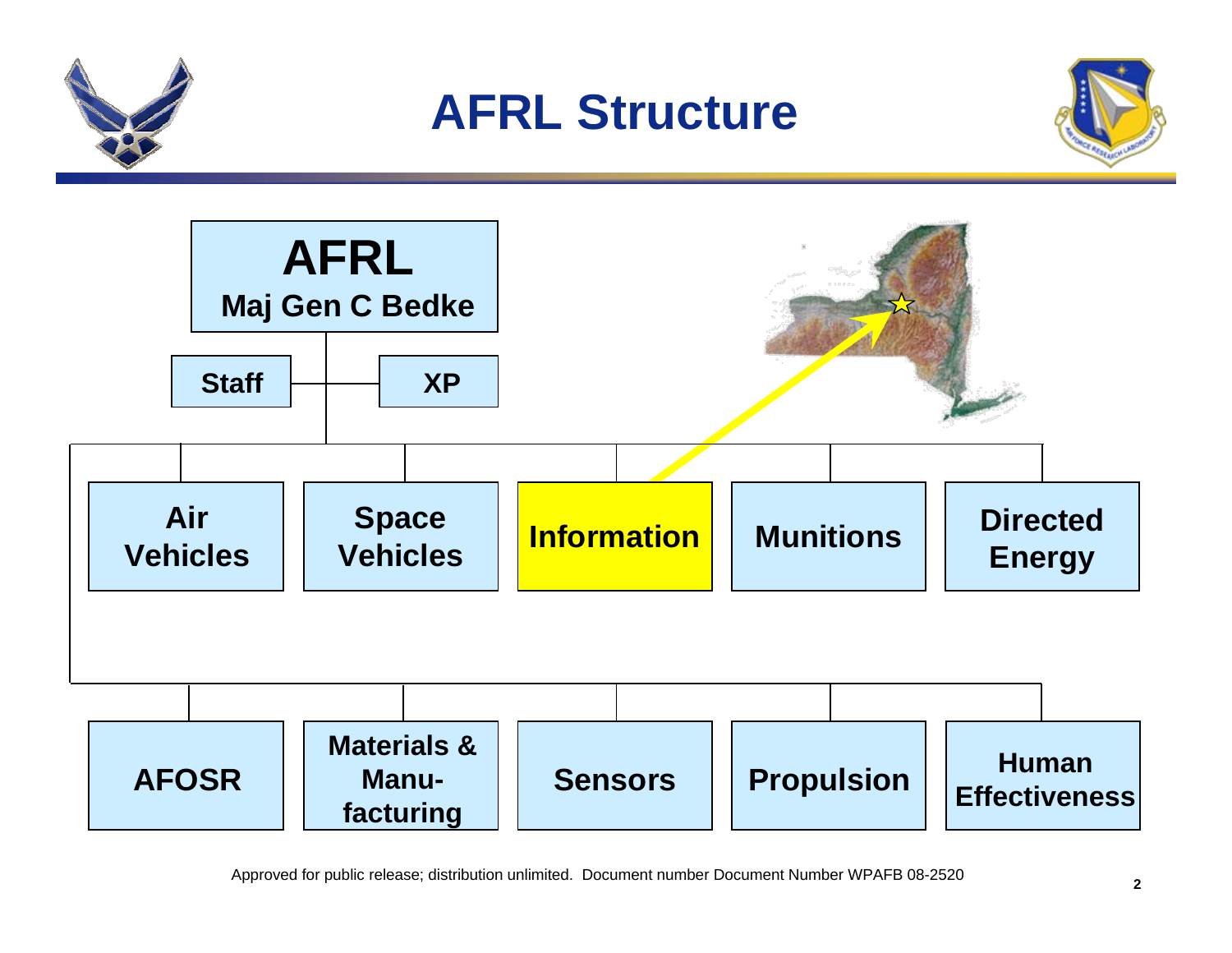

#### **AFRL/RI Core Technical Competencies (CTCs)**



**Information Exploitation Information Fusion & Understanding Information Management Advanced Computing Architectures Cyber Operations Connectivity**

**Command & Control**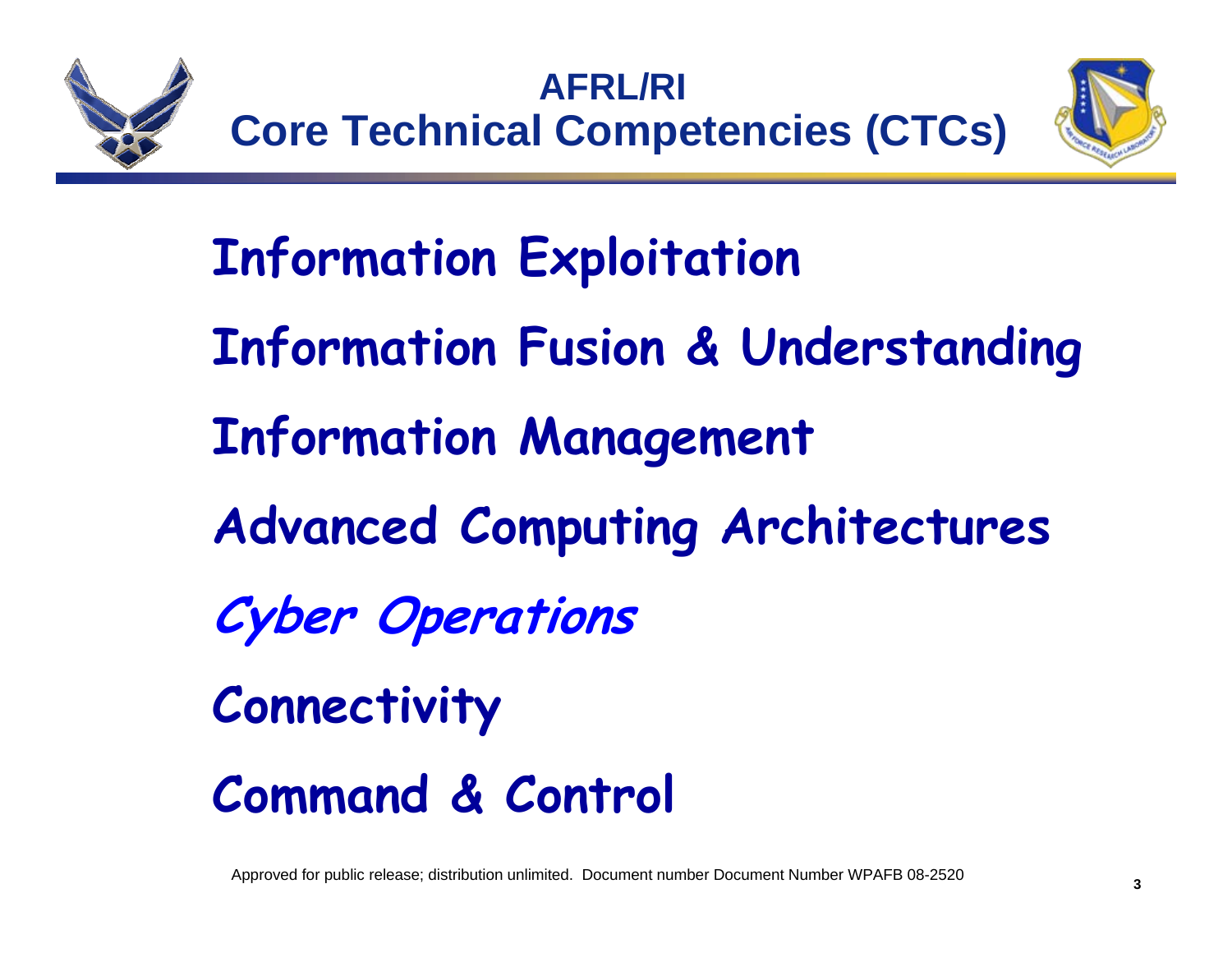



**DoD Definition: Cyberspace is a domain characterized by the use of DoD Definition: Cyberspace is a domain characterized by the use of electronics and the electromagnetic spectrum to store, modify, and electronics and the electromagnetic spectrum to store, modify, and exchange data via networked systems and associated infrastructures exchange data via networked systems and associated infrastructures**

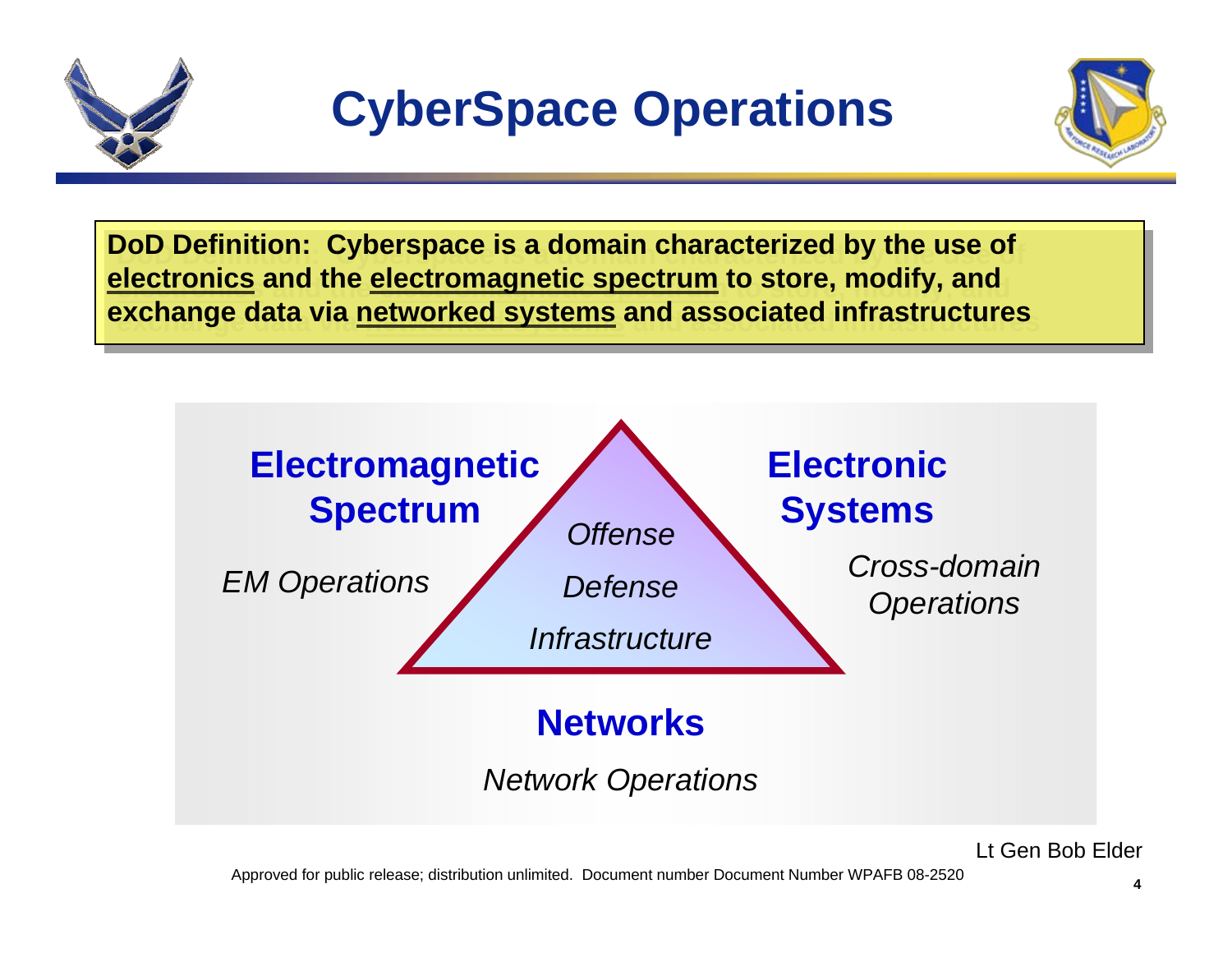



- Low cost of entry
	- The enemy can be a disgruntled individual with a cheap computer
- • Not characterized by physical or geographic boundaries
	- The enemy can be anywhere and everywhere, outside *and inside*
- • R&D and Operations are done in highly classified environment
	- Makes information sharing difficult
- • Often relies on exploits that are easily discovered and repaired
	- –Sometimes, we only get "one shot"
	- –Offense and defense are tightly coupled
	- –Technology turnover/refresh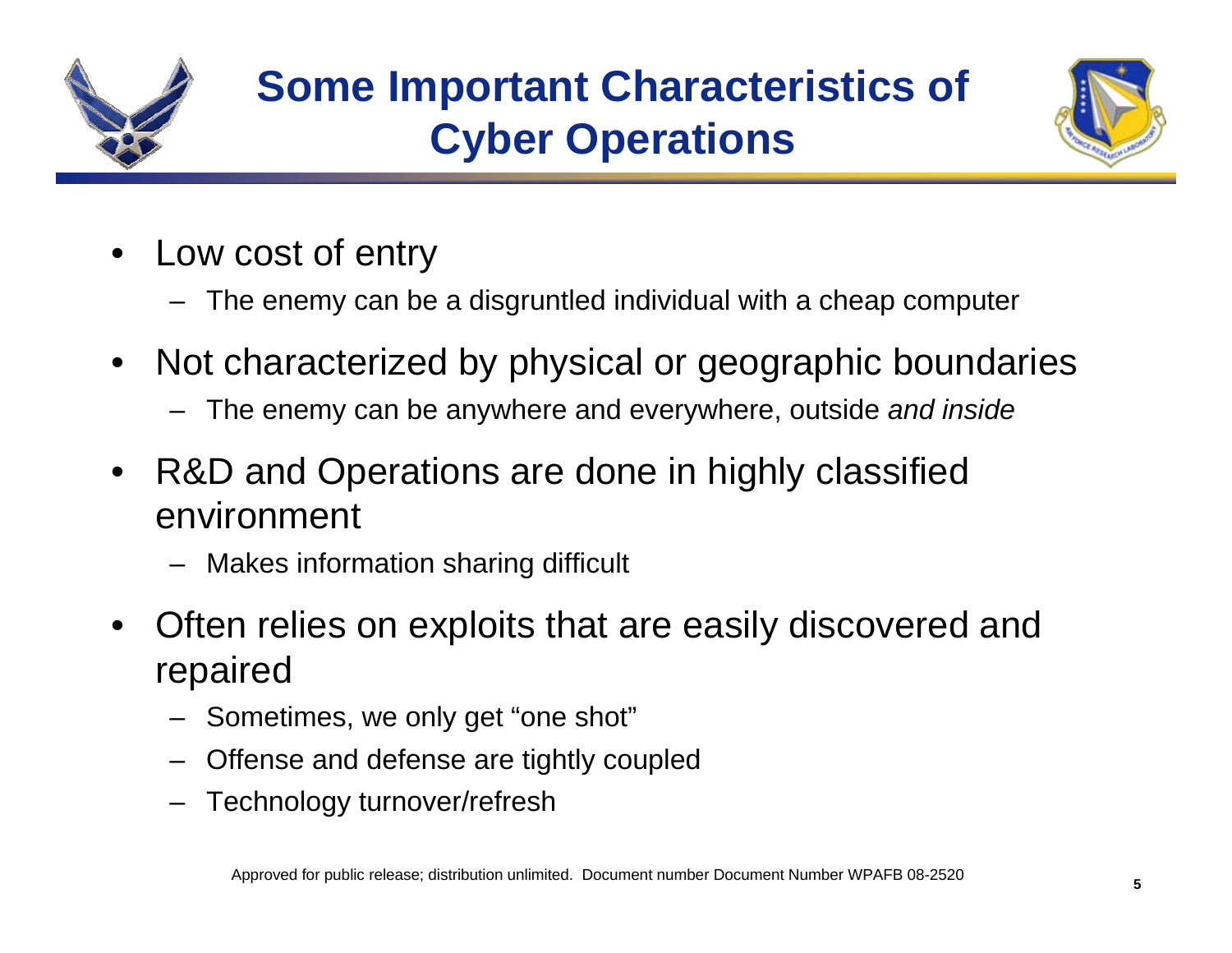

## **Characteristics of AFCYBER that Catch Our Attention**



- • Effects, C2, and assessment are to be implemented as integrated capabilities
	- –Integrated with other kinetic and non-kinetic capabilities
- The 8<sup>th</sup> AF capabilities will be organized around an AOC
	- Implies known structure, CONOPs, and doctrine, *but only for air and space domains*
- • The executing authority is the COMAFFOR/JFACC
	- – Implies known resources, training, responsibilities, *but only for air and space domains*

*The parity of Cyber with Air and Space domains The parity of Cyber with Air and Space domains suggests parallel concepts in C2, battle management, suggests parallel concepts in C2, battle management, and intelligence technologies and intelligence technologies*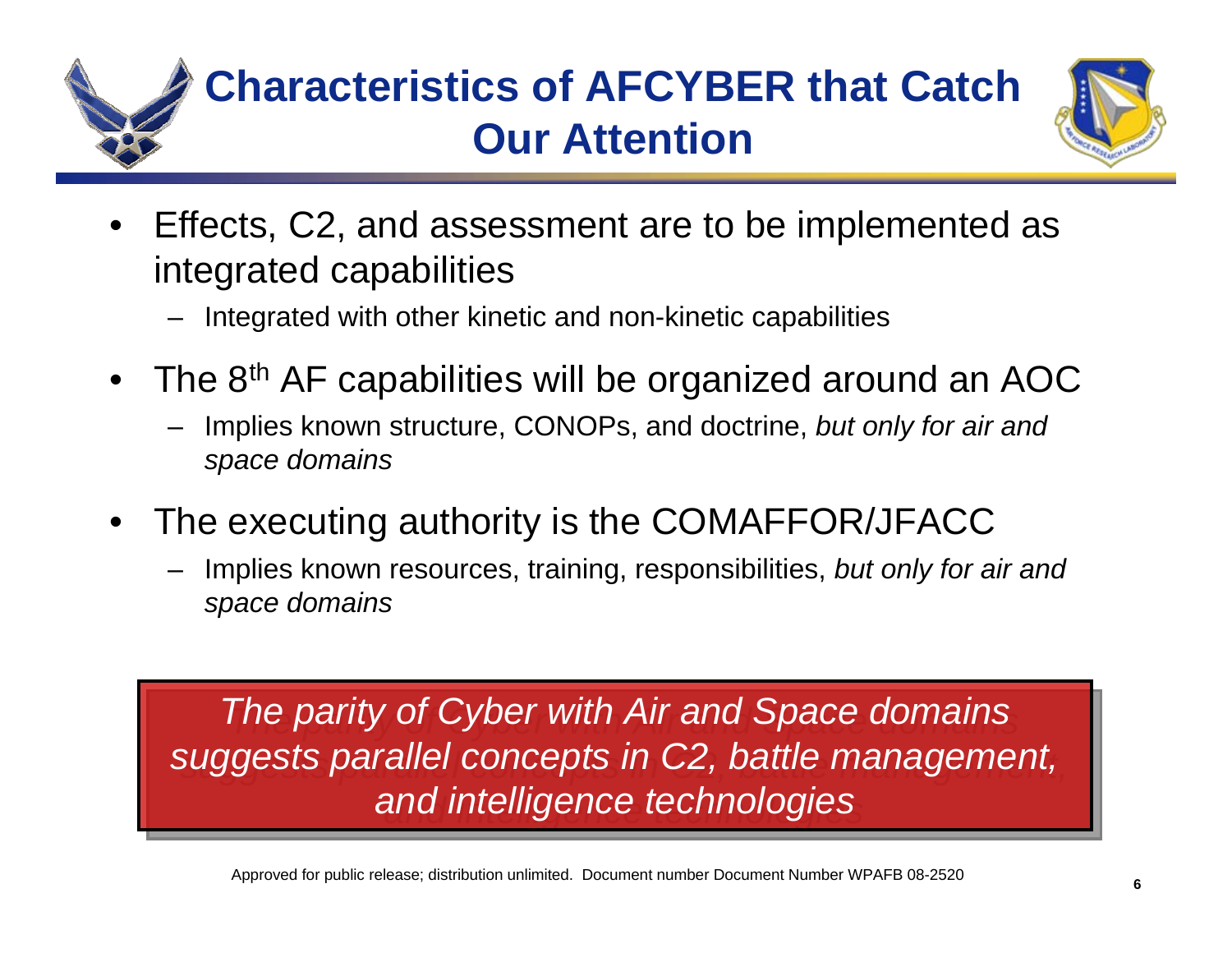

## **Cyber Operations Technology Thrusts**



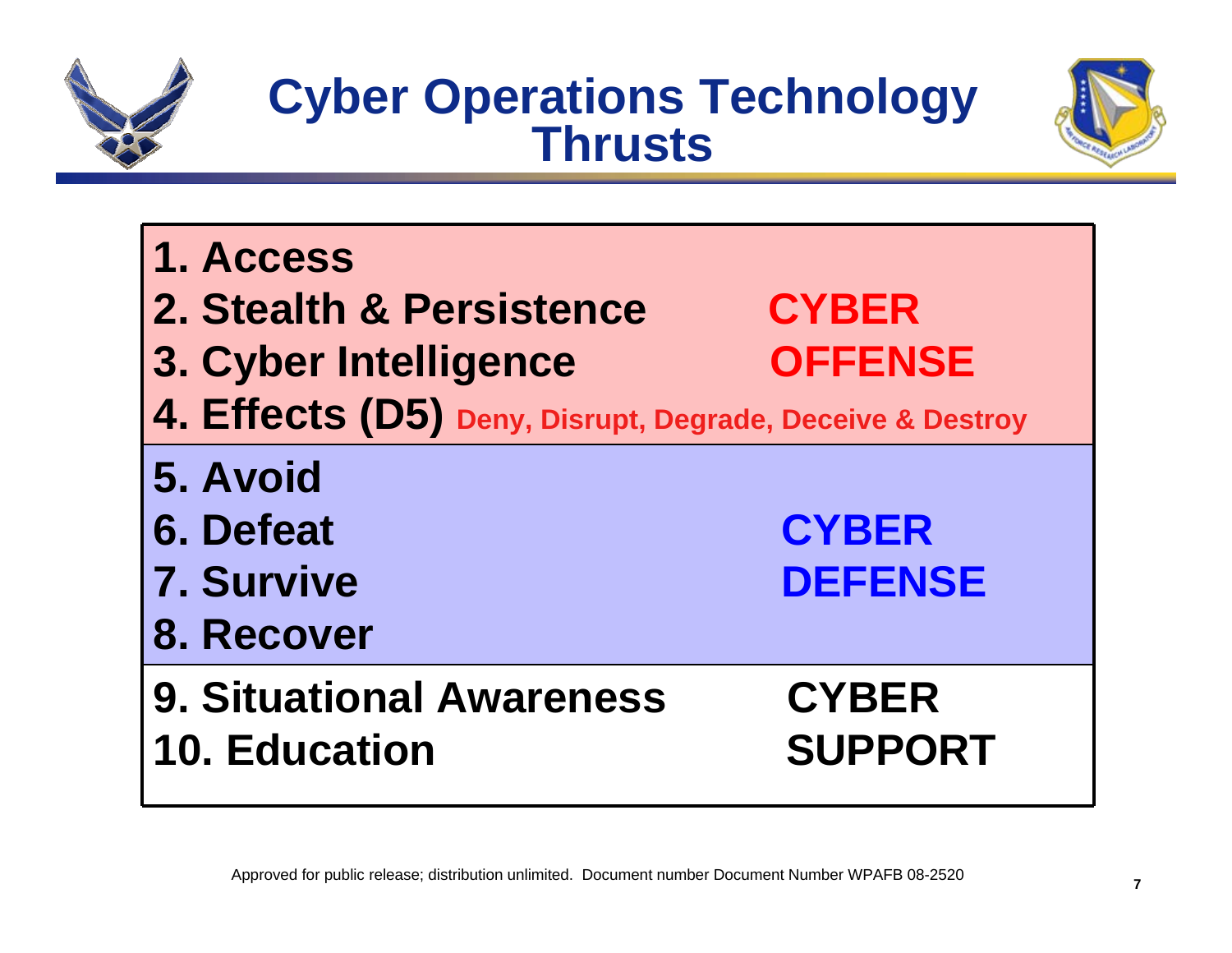**Warfighting Concepts with a Cyber Twist**



- • ATR
	- What is a "target" in cyberspace?
	- How do we recognize it when we see it?
- • ISR
	- What sensors can we deploy, and how are these assets shared?
- • EBO/EBA
	- In cyberspace, the observability of effects is tenuous
	- Second-order effects and cause/effect relationships even more so
- • BDA
	- Cyber effects propagate in hard-to-detect ways; including in peoples' behaviors. What is total effect? Can we determine in real-time?
- • AOR
	- Can cyberspace be sensibly decomposed into manageable combatant commands?
- • SA and PBA
	- "Situation" is an abstract concept in cyberspace.
	- Visualizations and dynamics (motion, patterns) are ill-defined
- • C2 tools
	- Can kinetic and cyber tools be controlled with a single toolset?
	- Approved for public release; distribution unlimited. Document number Document Number WPAFB 08-2520 Can kinetic and cyber tools be integrated/synchronized in a single operation?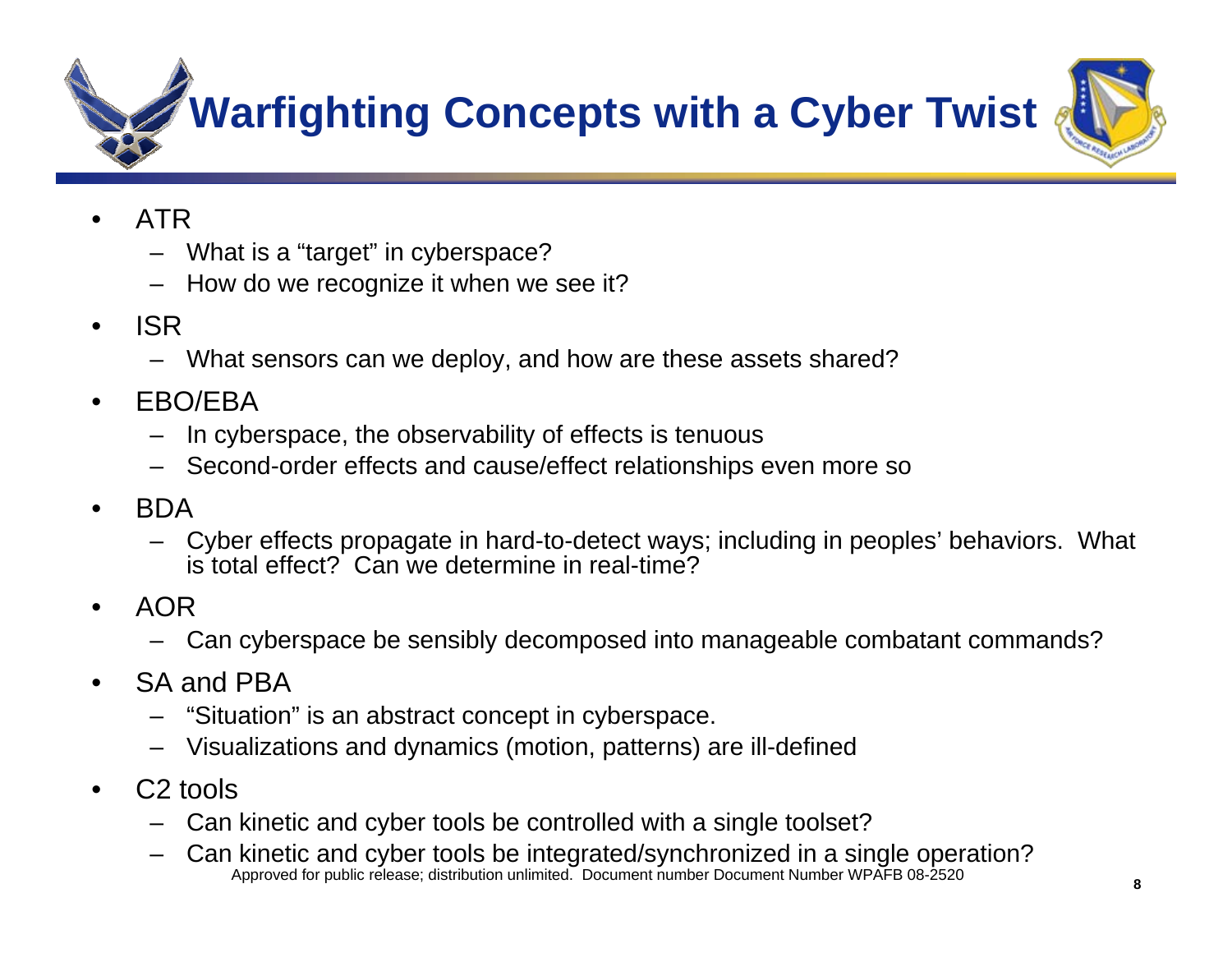

# **AFCYBER Key Areas**



- • **FY 07**
	- **Cyber ORM**
	- **Software Assurance**
	- **Critical Infrastructure Identification**
	- **Offensive Cyber Program Research**
- **FY08**
	- **Mission Assurance**
	- **Security Enhancements (Full CAC compliance)**
	- **Expanded data encryption (at rest and in transit)**
	- **Sensitive data offline storage**
	- **Globally Linked AOCs**
	- **Offensive Cyber Program Development (Integrated with Air and Space C2)**
	- **DIB IA**
- • **FY09**
	- **Expeditionary Networks**
	- **Counter IO: Data protection**
	- **IP camouflage**
	- **Active Defense**
	- **Critical Infrastructure Protect**
	- **Boundary monitoring**
	- **Cyber Control**
- **FY10**
	- **Network Survivability**
	- **Cyber Attack**
	- **Cyber Interdiction**
	- **Sensor Disruption**
	- **C2 Disruption**
	- **Cyber enabled weapons degradation**
	- **Electronic Sys Attack (w/ DE)**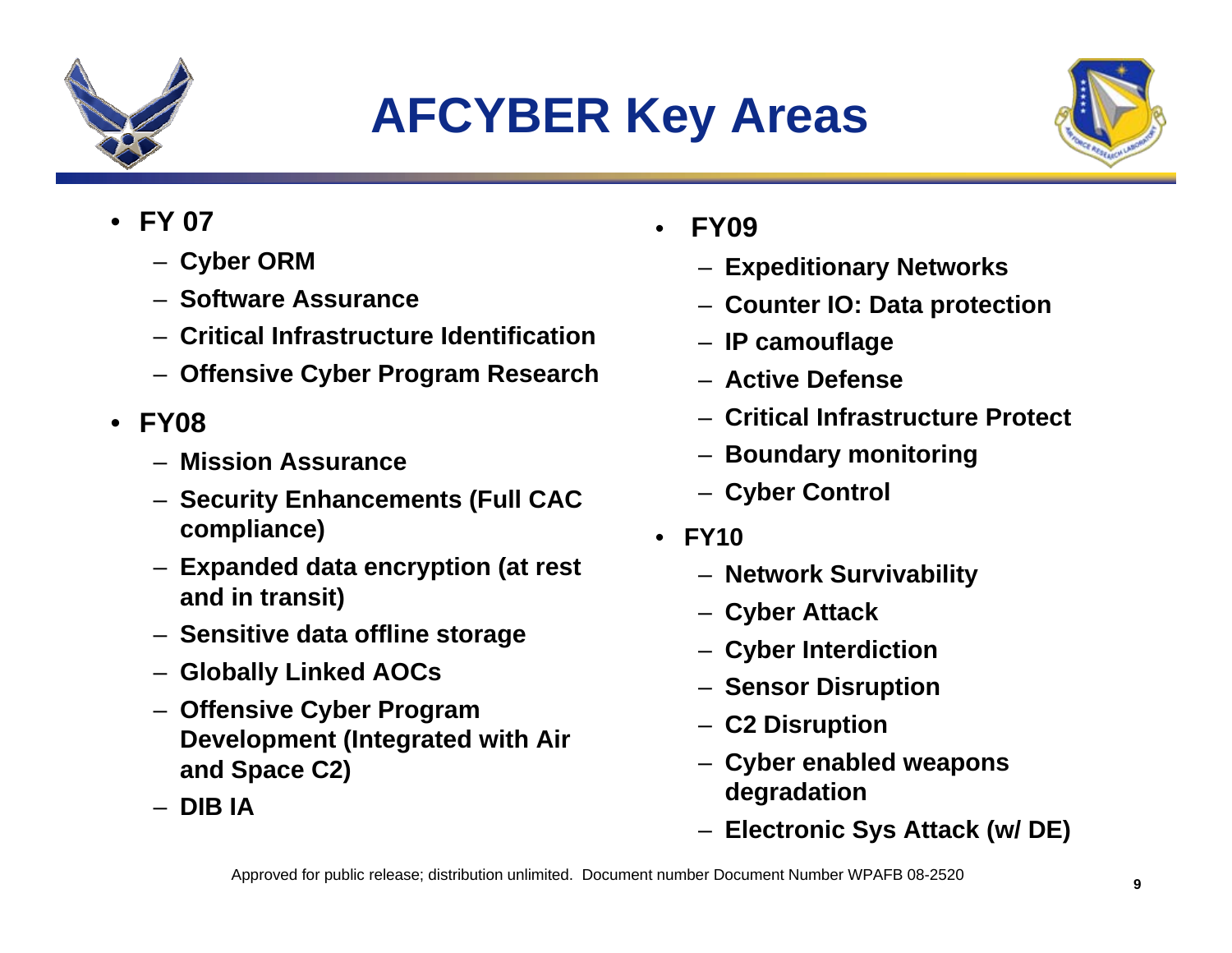



- **6.1**  Æ **6.2**  Æ **6.3, Critical Experiments and Advanced Technology Demonstrations**
- •**Advanced Technology Council**

【ab (☆☆)

- Identify ATD Candidates
- Budget for Technology Programs
- Develop Transitionable **Technologies**





- Define Requirements
- Budget Transition Funds

**Center ( )**

- Interpret Requirements
- Build Transition Program
- Integrate Into Systems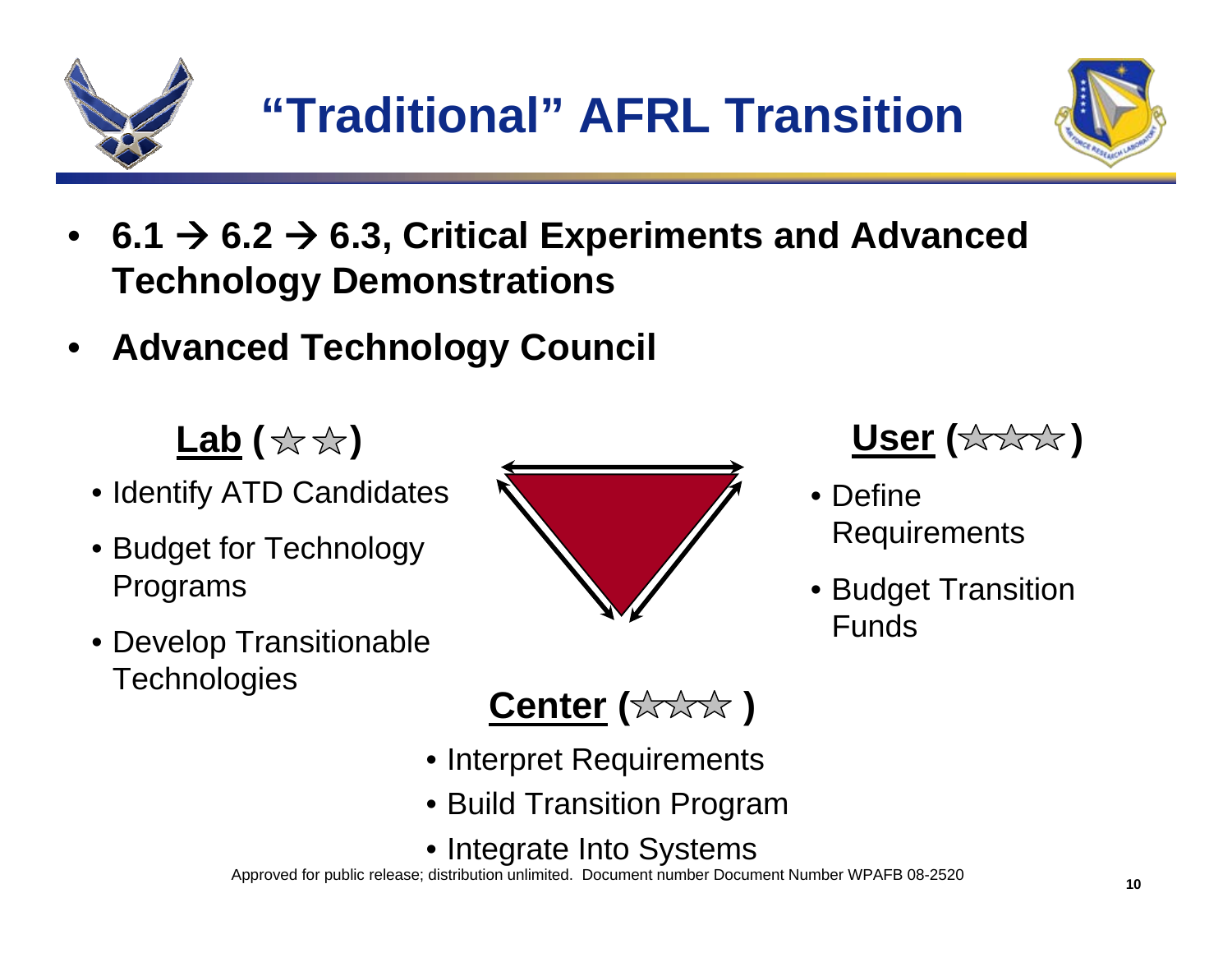



# *ATD Categories*

- *Category 1:* MAJCOM or Agency supports and has programmed required funding for transition within the FYDP
- – *Category 2A:* MAJCOM or Agency supports and is committed to identify transition funding in the next Program Objective Memorandum (POM) cycle or Amended POM
- *Category 2B:* MAJCOM or Agency supports but is not currently able to program for transition funding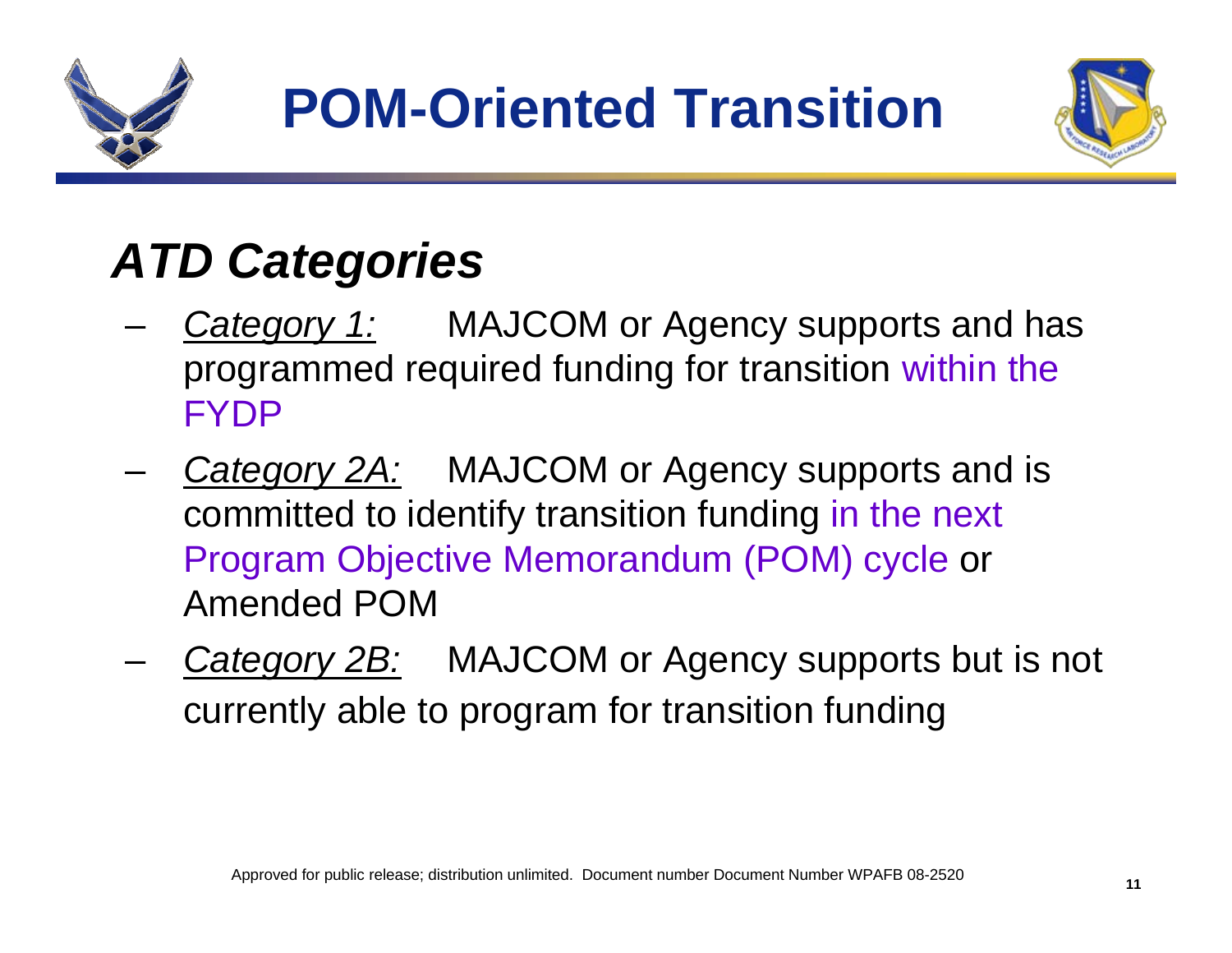



**Traditional acquisition practices support the development, deployment, and sustainment of long term, highly capable systems**

- **Focus on minimum risk**
- –**Stable requirements (or a known roadmap)**
- –**Dedicated development and test cycles**
- – **Refined over years based on large body of experience**
- and the state of the **10 year cycle typical for development to transition & Integration**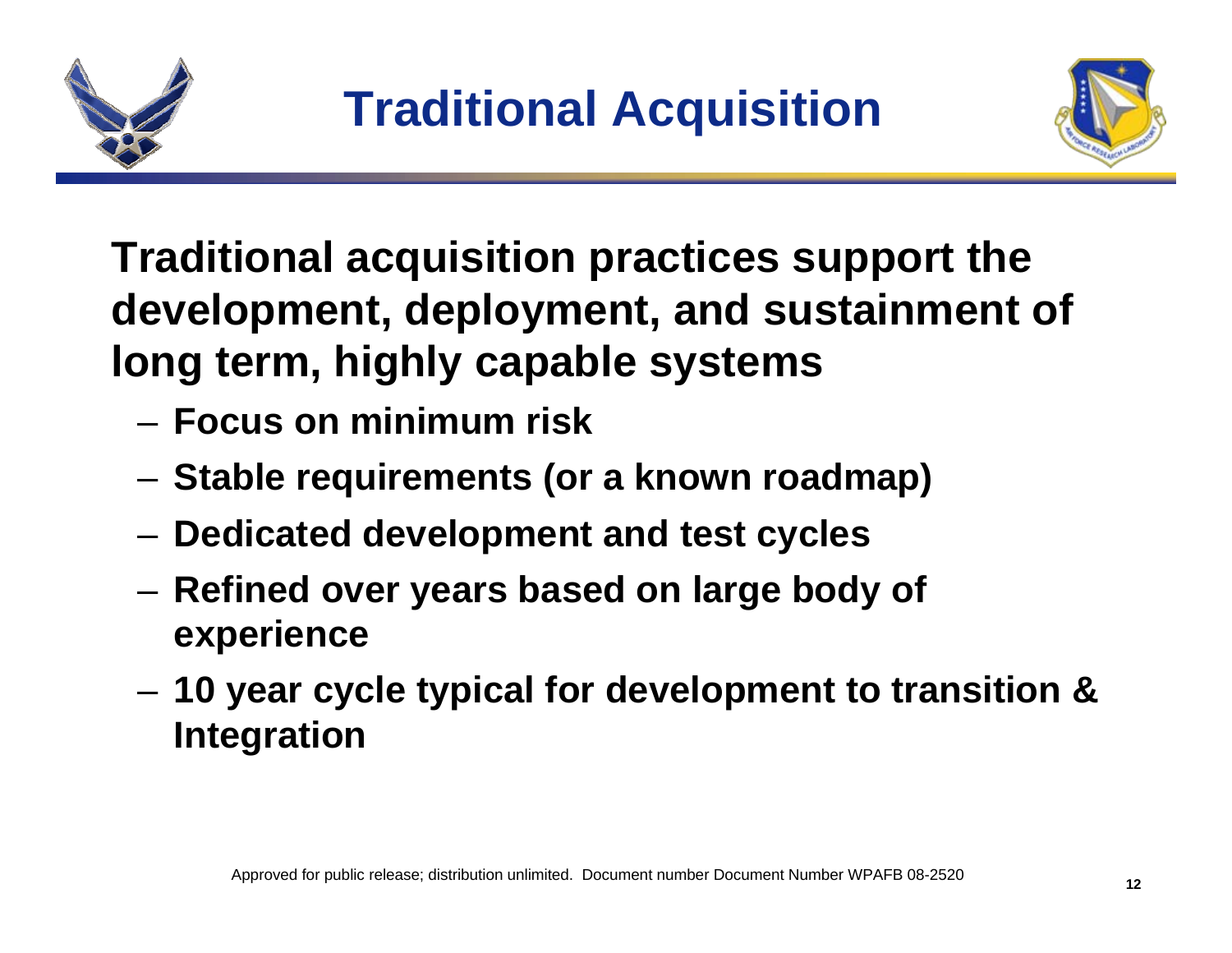

# **Technology Readiness Levels**



**System Development & Demonstration**

**Technology Demonstration**

**Technology Development**

**Research to Prove Feasibility**

**Basic Tech.Research**



- • **Actual system "Flight Proven" through successful mission operations**
	- **Actual system completed and "flight qualified" through test and demonstration**
- **System prototype demonstration in an operational environment**
- **System/subsystem model or prototype demonstration in a relevant environment**
- **Component and/or breadboard validation in a relevant environment - environment can be simulated**
	- **Component and/or breadboard validation in a laboratory environment**
		- **Analytical & experimental critical function and/or characteristic proof-of-concept**
			- **Technology concept and/or application formulated**
		- **Basic principles observed and reported**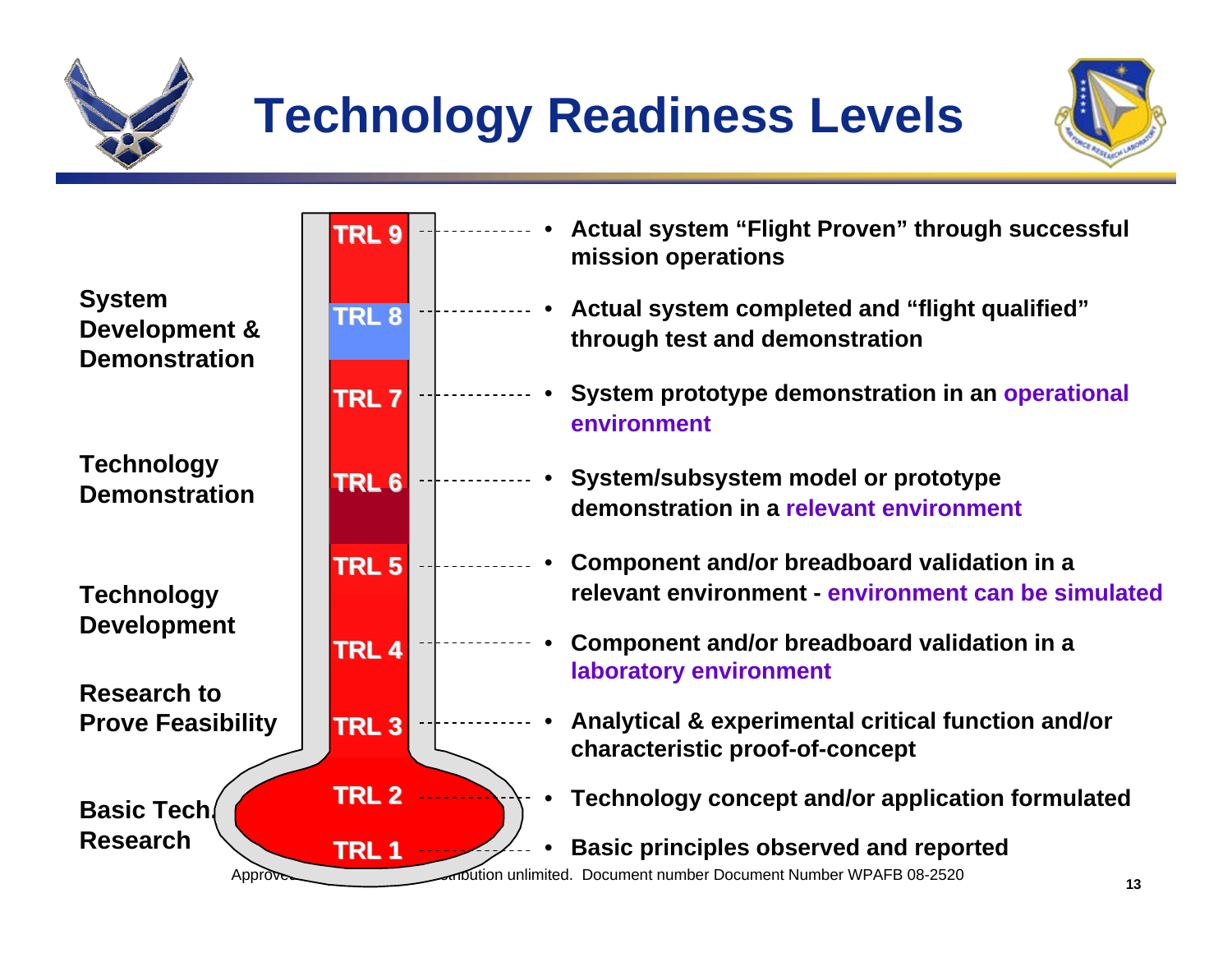



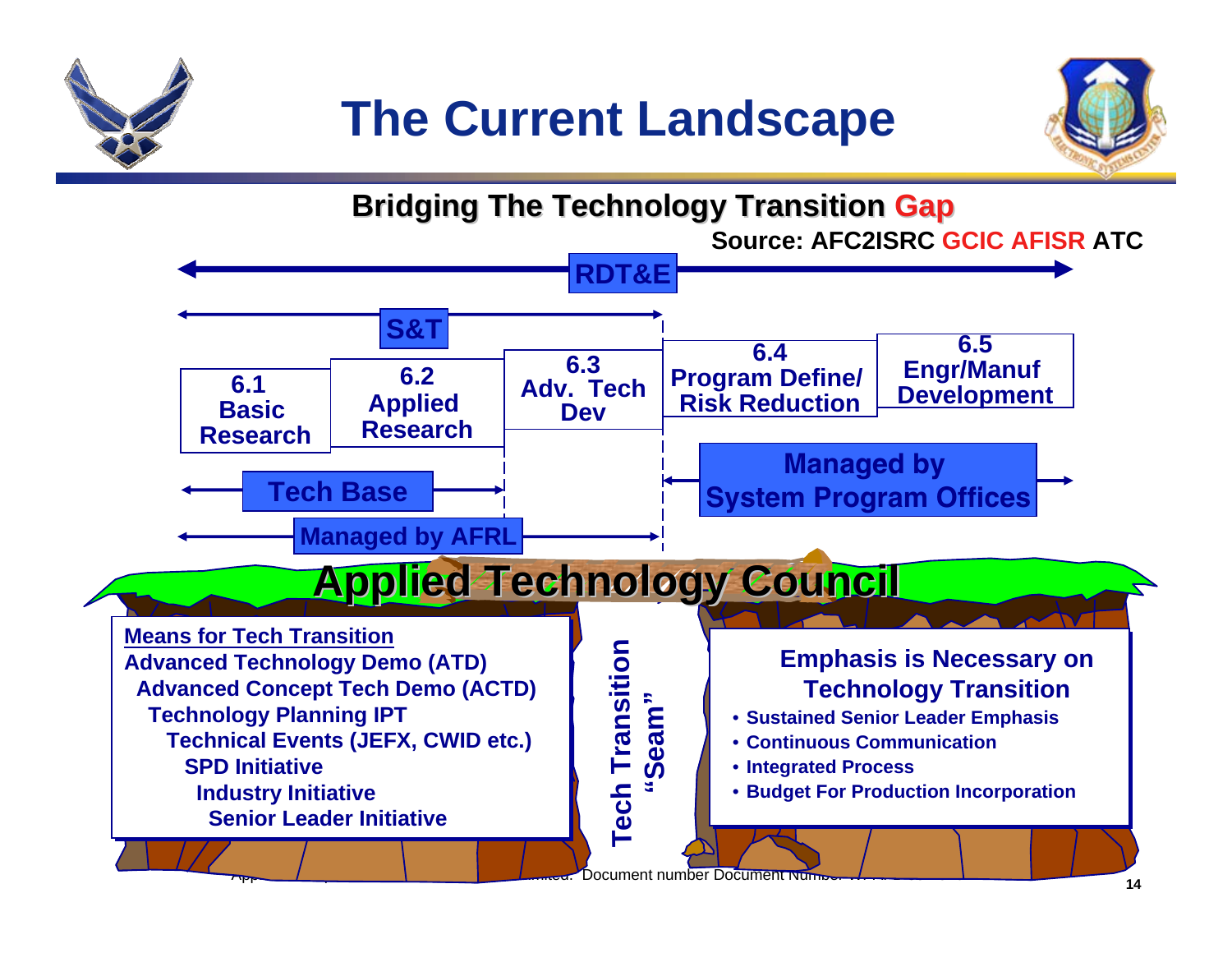



#### **Technology Standards Manual Acquisition Standards**

New Ideas



#### **Strategic**

- $\bullet$  **Meets Planners Projections**
	- **General Technology**
	- **Future Capability**
- • **General Applicability**
	- **Enhances Performance**
	- **Foundation (i.e. Open Syst.)**
	- **Lead Industry**
- •**Expandability – General**
- •**Flexibility – General**

**Tran** S.it  $\ddot{i}$ <br> $\ddot{o}$  $\mathbf n$ **Gap** 

**Req Pull**

#### **Tactical**

- **Meets User Need**
	- **Specific Capability**
- **GOTS/COTS Avail.**
- **TRL Level Validated**
- **Production Capable**
- **Allows COTS Prod. Integration**

Current Needs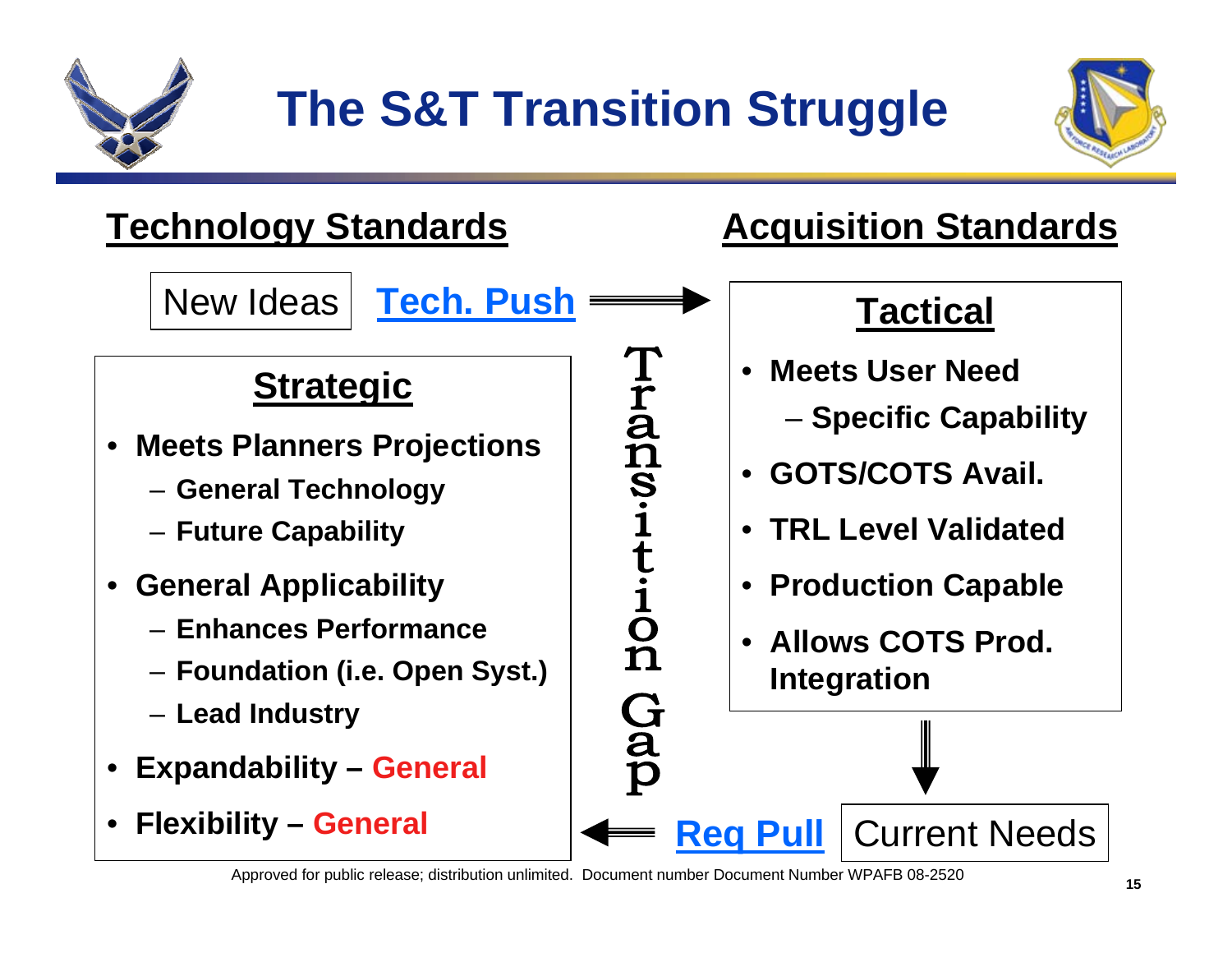

## **CYBER Transition Requires new Acquisition Processes**



- • **Cyber Acquisitions may require:**
	- **Very rapid, urgent fielding needs (days to weeks)**
	- **Agile development and fielding (months)**
	- **Traditional development, fielding, and sustainment (months to years) with regular capability "releases" or spirals**
- • **Application to very short cycle times requires alternative approaches**
	- **Decreased research & development time**
	- **Limited test and verification**
	- **"Short tail" logistics**
- • **Strategies to continually innovate and assess**
	- **threats and emerging technology,**
	- **Rapid prototyping**
	- **Supporting AFCYBER stated capability needs**
	- **Develop key partnerships**
- • **Migration of some development and assessment efforts to "preneed" phase**
	- **Emerging threat R&D strategy to complement reactive acquisition strategy**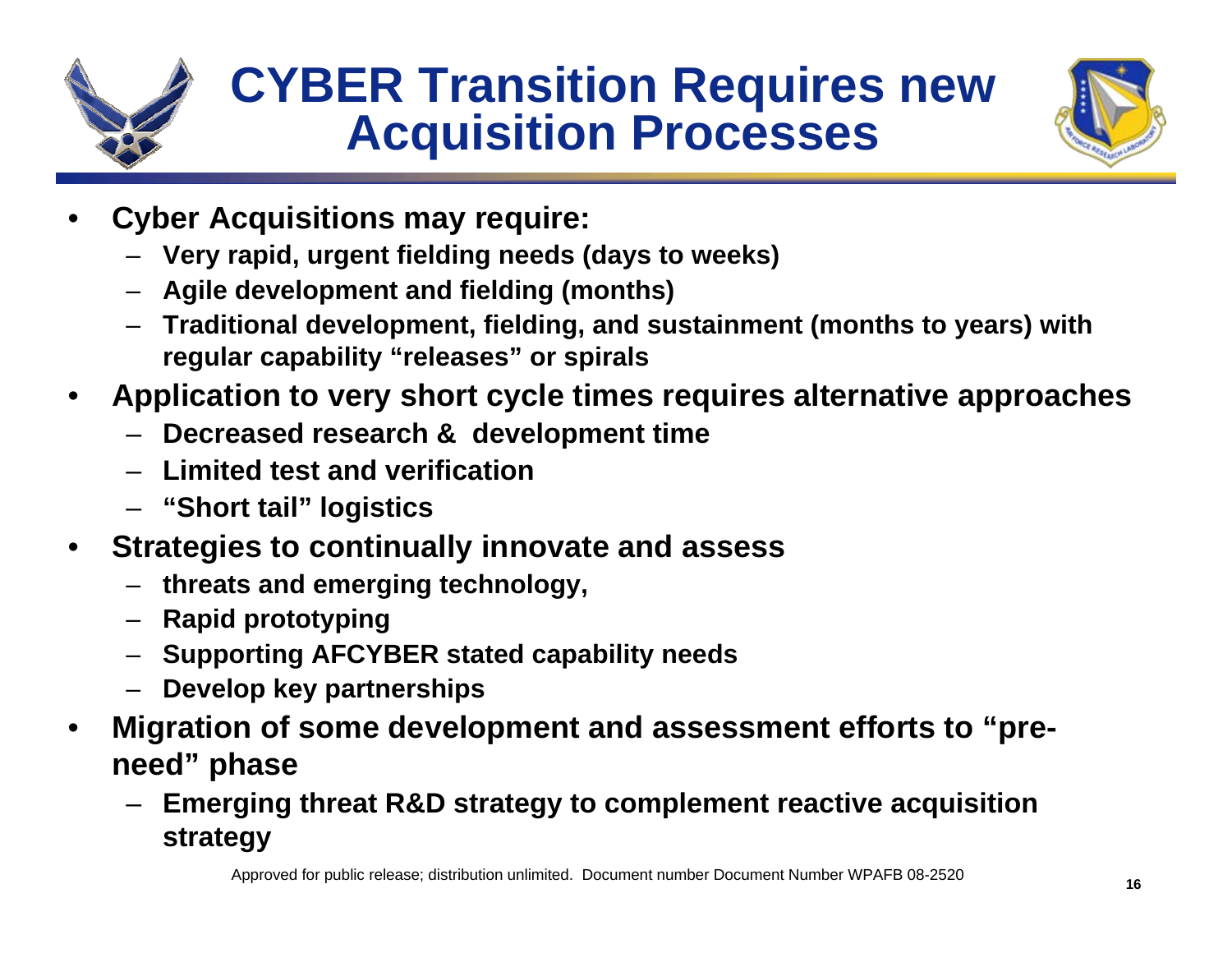



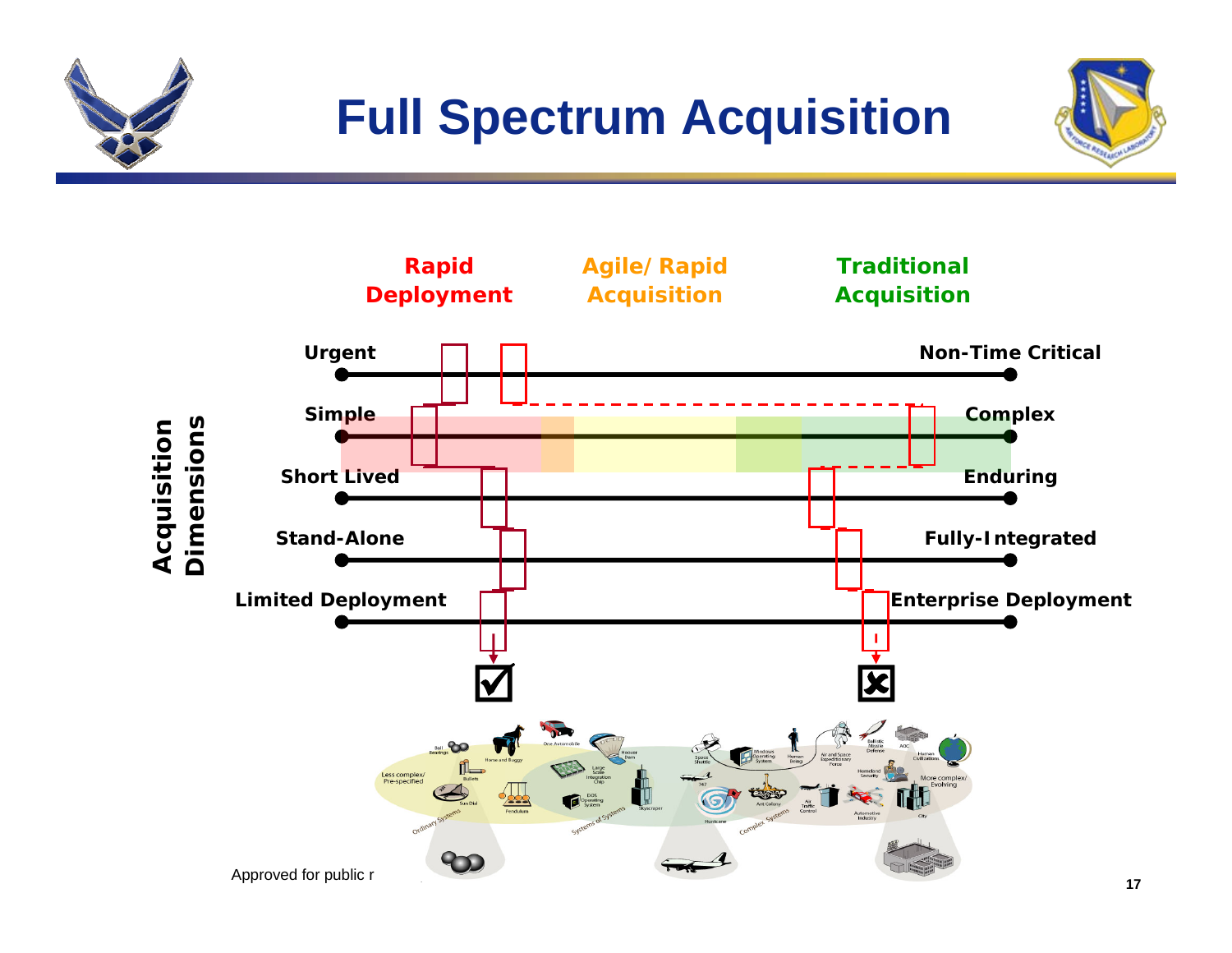

# **Alternative Transition Paths**



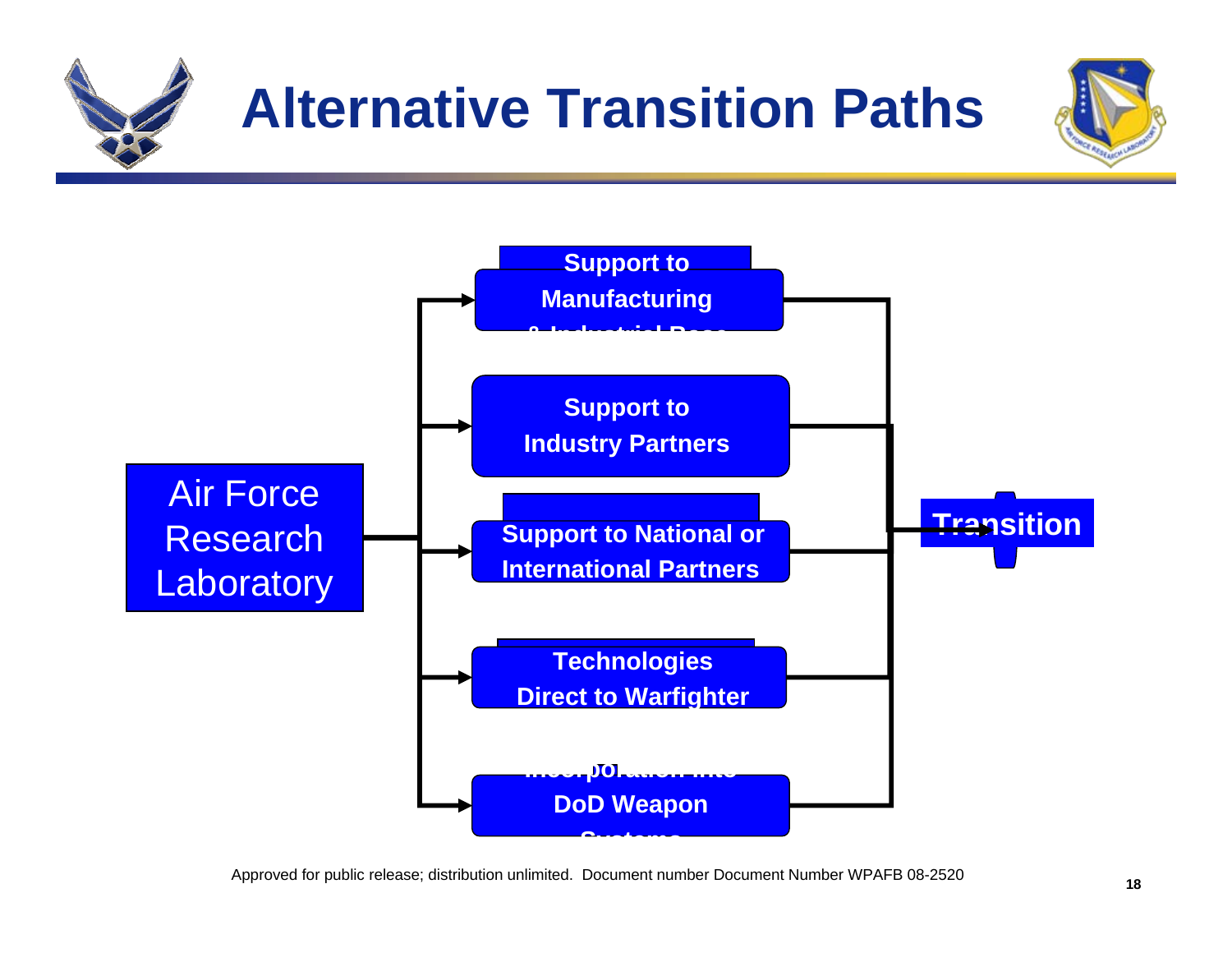

### **Conclusions: The Changing Battlefield of CyberSpace**





# *"Transition to WHAT?"*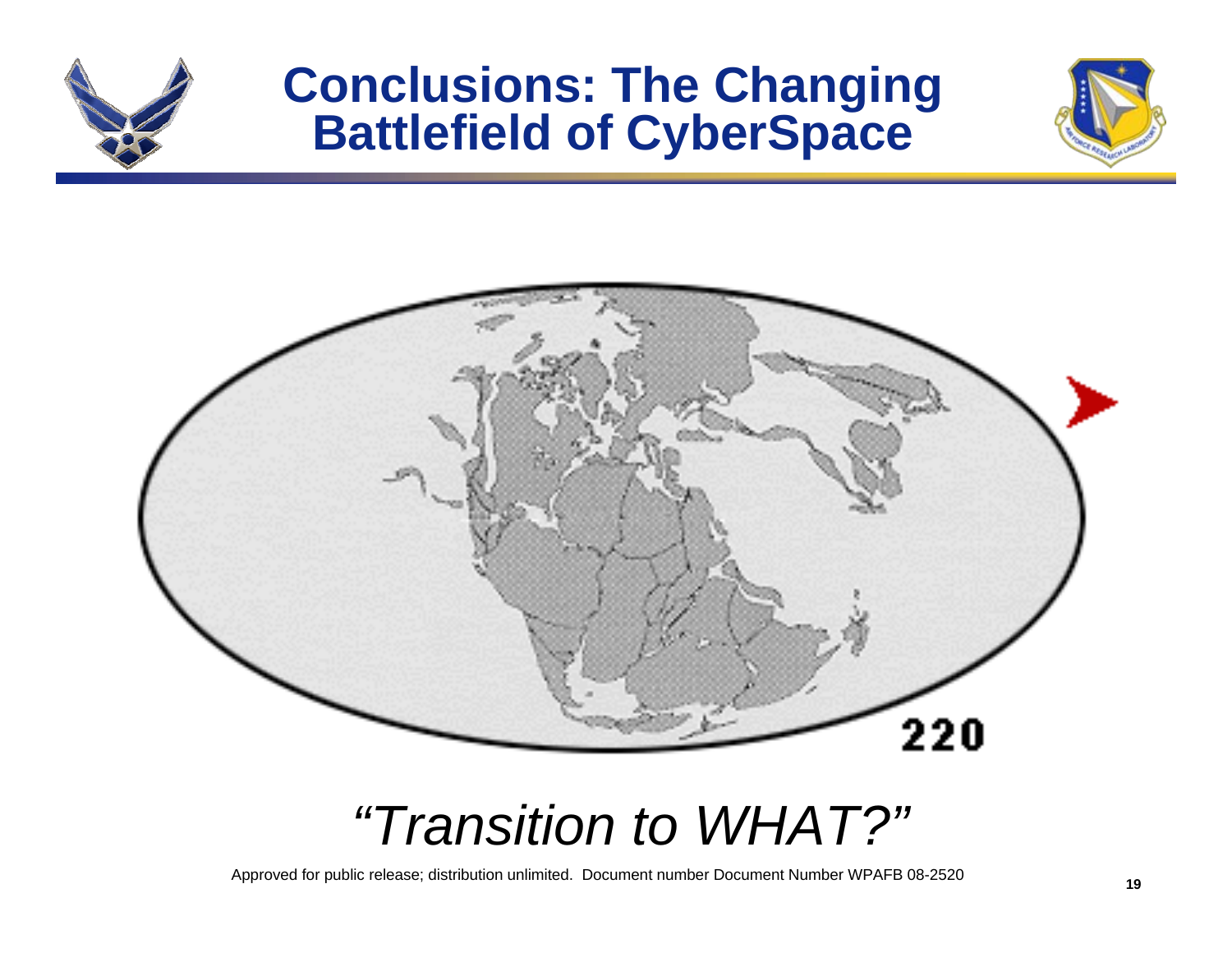





- •**Rapid research & development strategies**
- • **Constant reassessment of changing landscape resulting in short duration R&D efforts and rapid technology transition**
- •**New acquisition strategies required**
- •**New relationship between research and acquisition**
- • **Innovative challenges/opportunities for community to develop a responsive cyber research and development strategy to work with a full spectrum acquisition capability**
- •**AFRL/RI to lead R&D for the cyber big "A" team**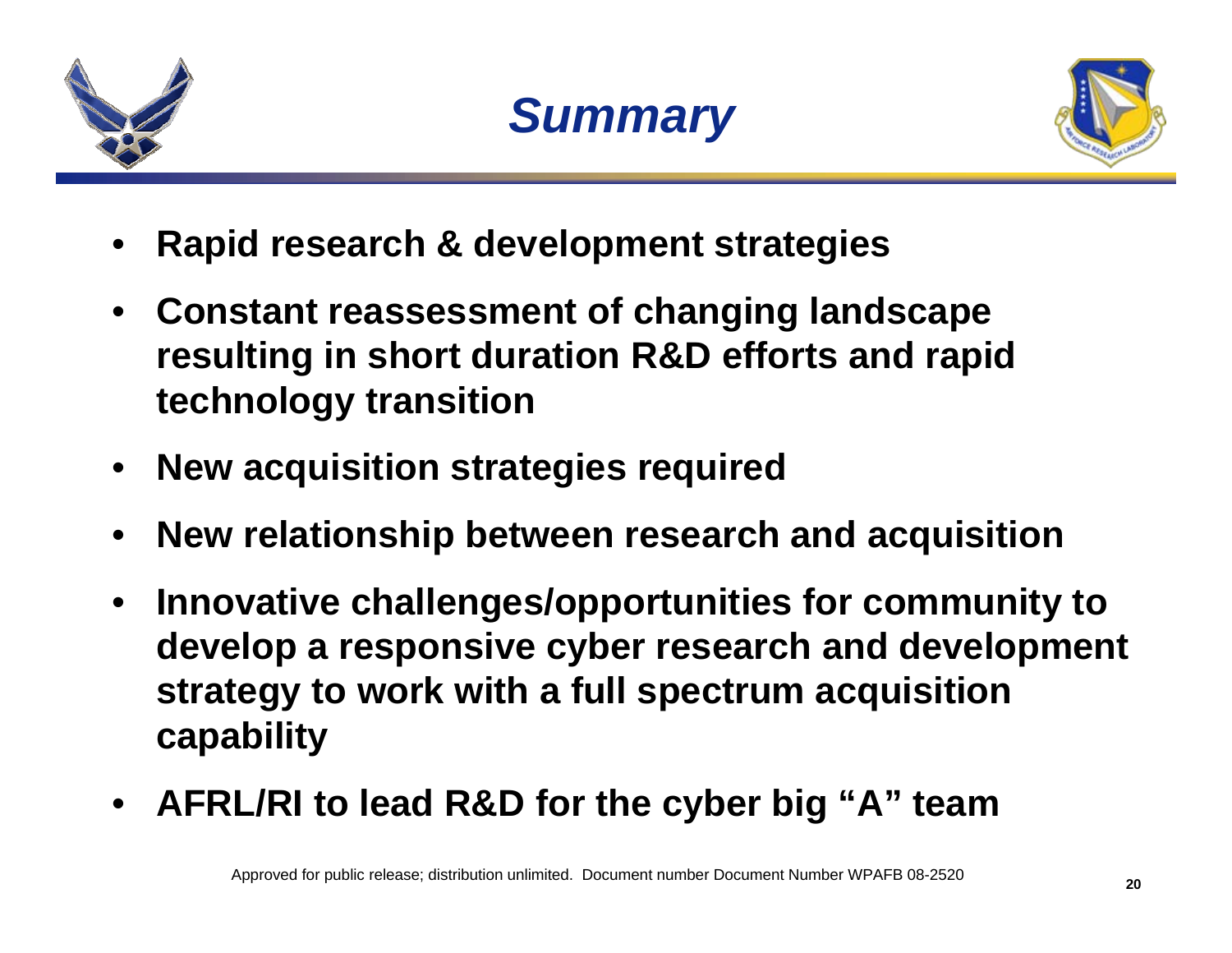



# **Questions?**